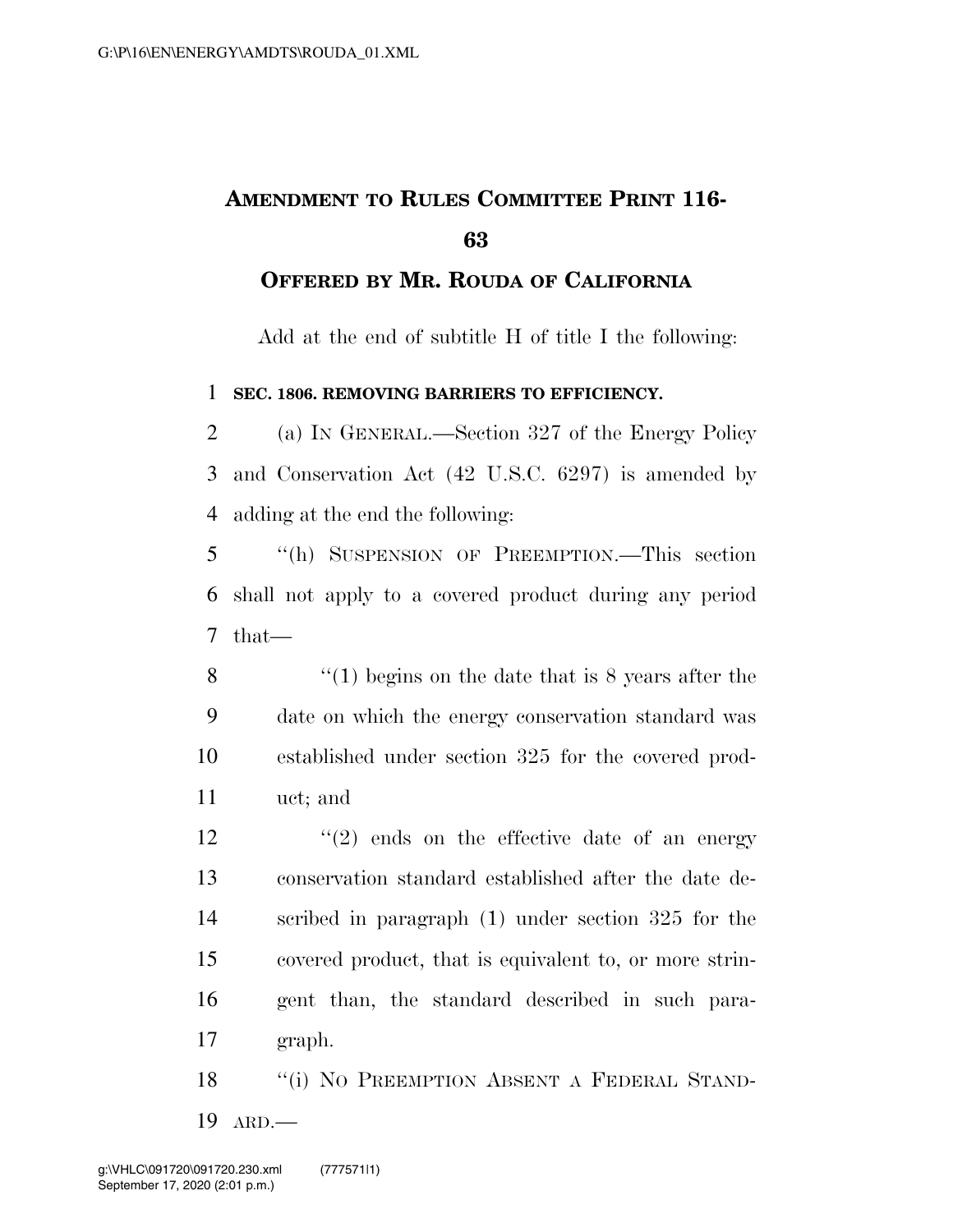1 ''(1) APPLICATION.—Notwithstanding any other provision of this part, this section does not apply to any State regulation insofar as the State regulation applies to any product not subject to an energy con-servation standard established under section 325.

6 "(2) COMPLIANCE PERIOD.—Any State regula- tion prescribed or enacted for a covered product be- fore the date on which an energy conservation stand- ard is established under section 325 for the covered product shall not be preempted until the effective date of an equivalent or more stringent energy con- servation standard under section 325 for the covered product.''.

 (b) ASHRAE PRODUCTS.—Section 345(b)(2) of the Energy Policy and Conservation Act (42 U.S.C.  $6316(b)(2)$  is amended by adding at the end the fol-lowing:

 ''(E) Notwithstanding subparagraph (A), a standard prescribed or established under section 342(a) shall not supersede any State or local regulation concerning the en- ergy efficiency or energy use of a product for which a standard is prescribed or established pursuant to such sec-tion during any period that—